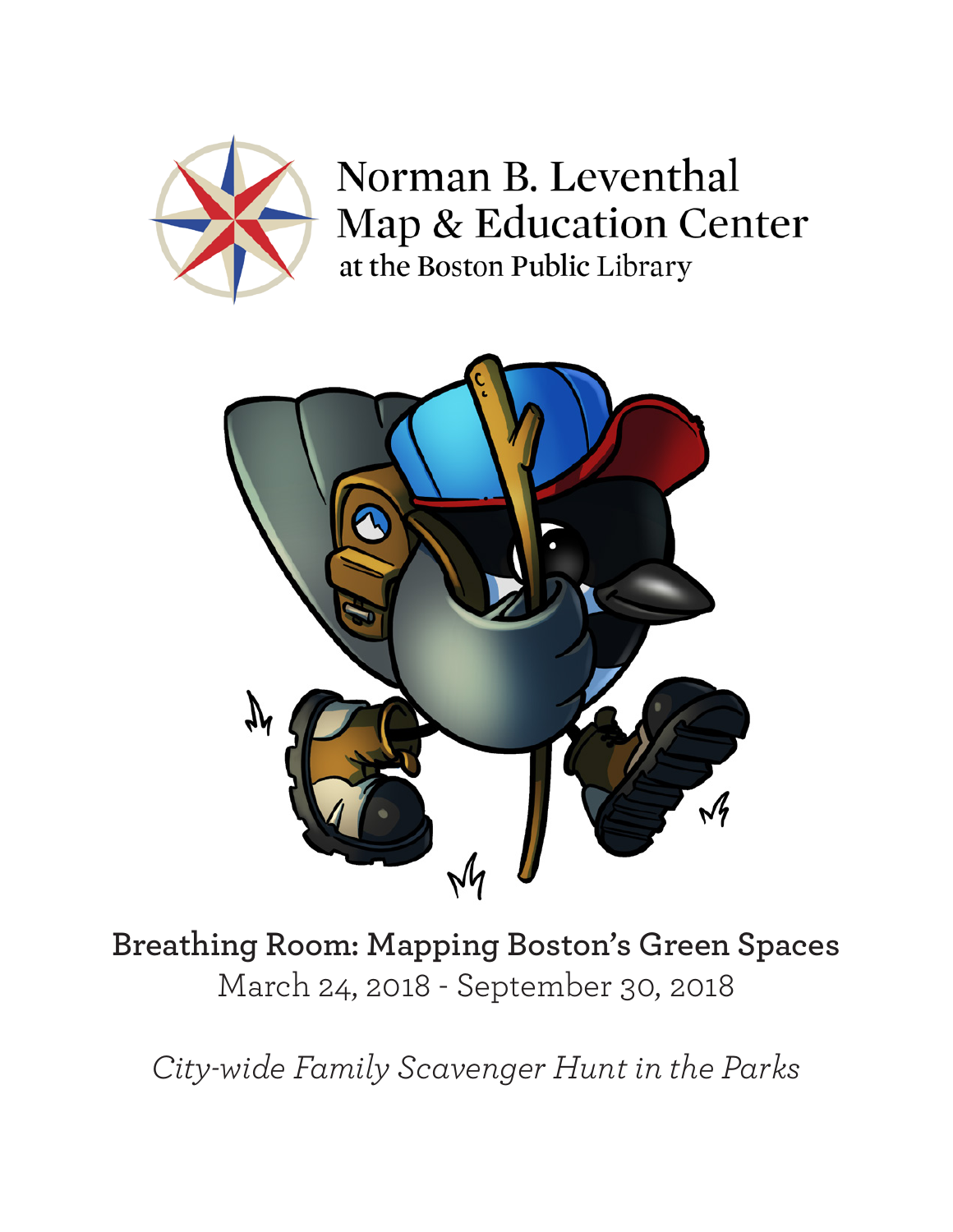## **DIRECTIONS**

**Rules: Visit at least 5 of these 8 parks and follow the directions for each one. When you have completed the pages for 5 parks, come to the Leventhal Map & Education Center to collect your prize!**

**Each park is accessible by public transportation, though you may need to do a bit of your own investigating to find the walking route from the T to the park. No park is more than a 15-minute walk from the T and most are less than 5 minutes from the station. There is a subway map at the back of this booklet to help you navigate!**

**Link to a map of all 8 parks: [https://bit.ly/2MZDu7Y](https://bit.ly/2MZDu7Y )**

**Link to a list of more parks to explore: <https://bit.ly/2Kcc2qa>**

*ArcGIS map of parks by Peter Hutt-Sierra*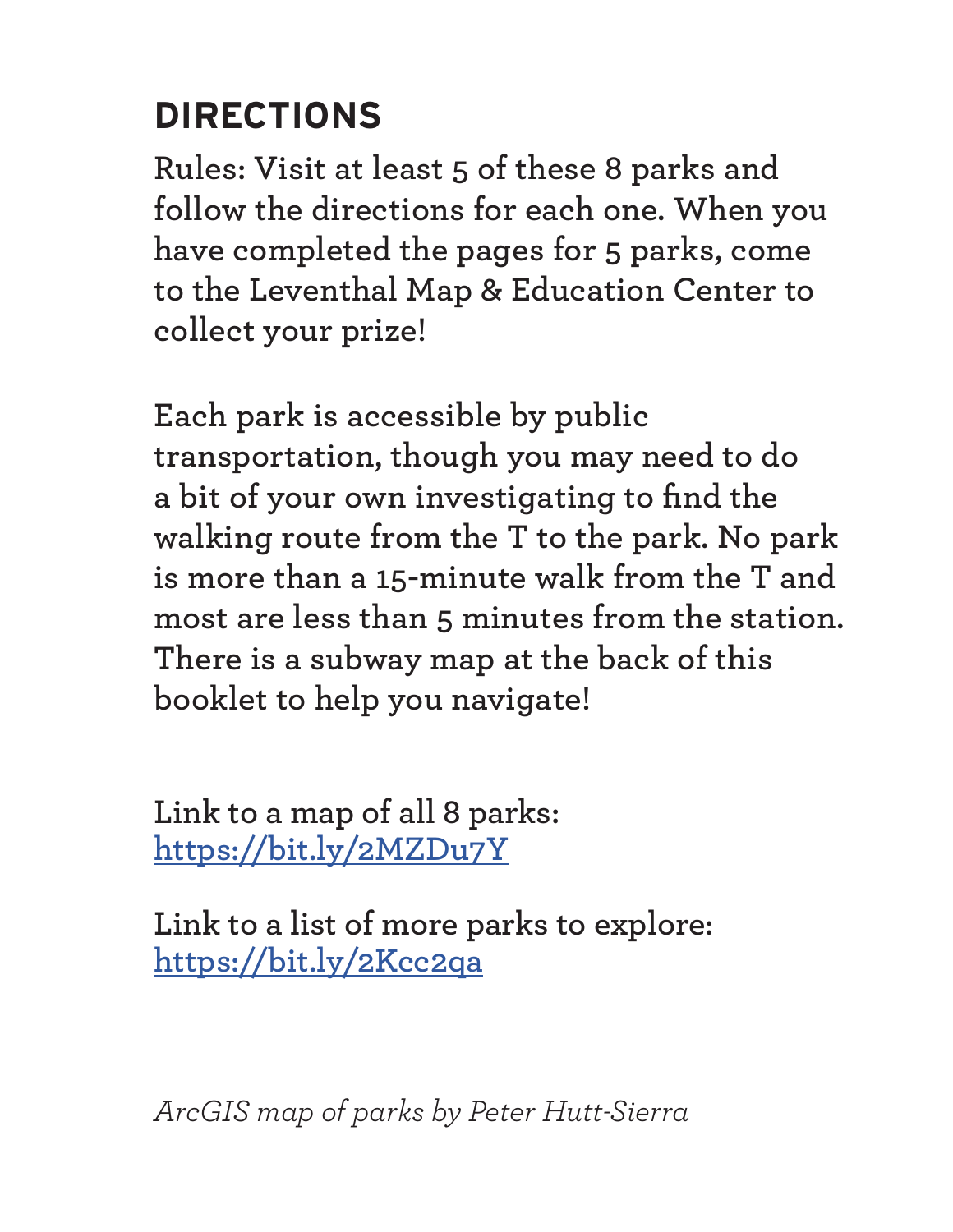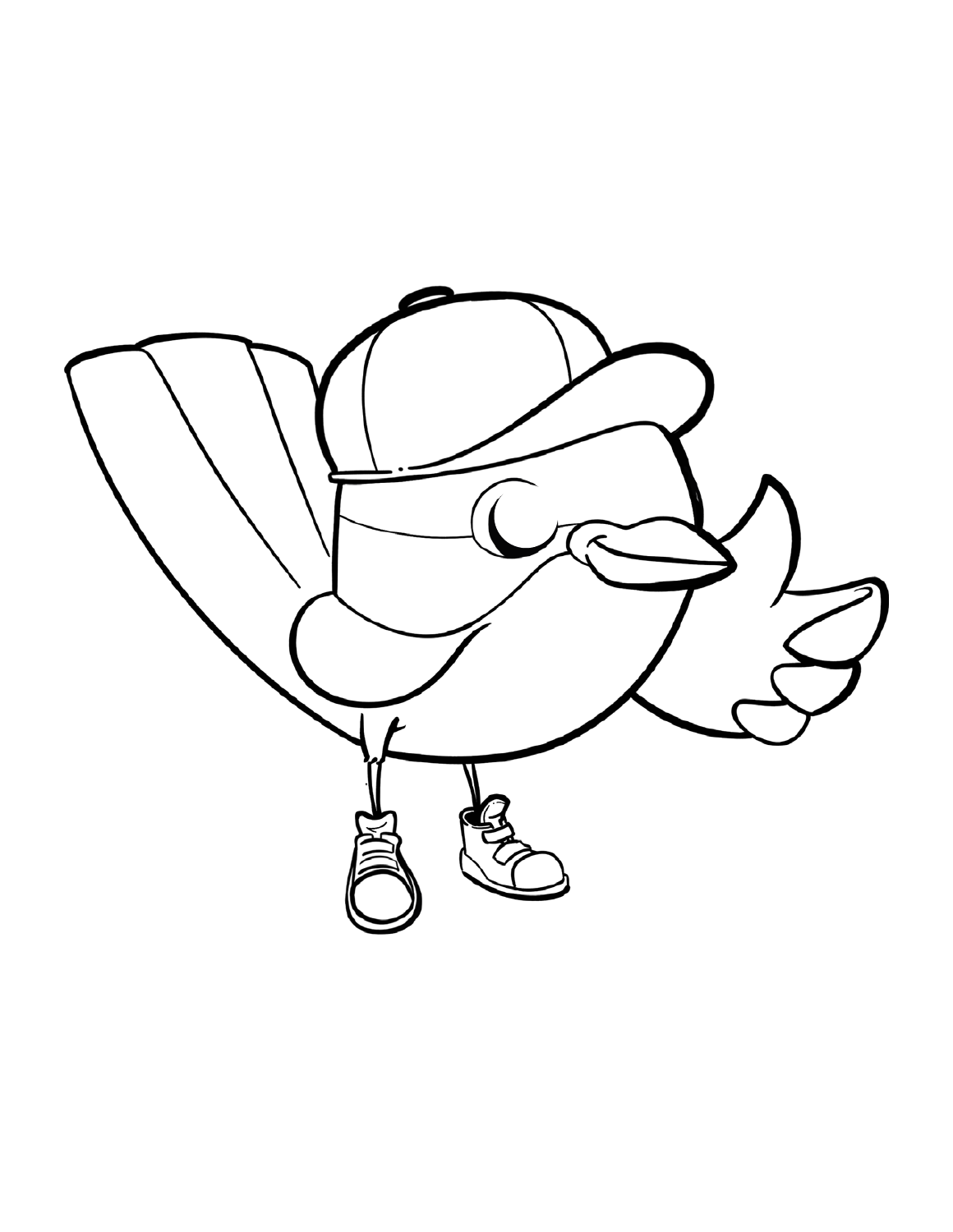## **PIERS PARK | EAST BOSTON**

**Blue Line: Maverick Cottage St. & Marginal St.** 

*Piers Park was completed in 1995 to give East Boston residents better access to the water. This Jeffries Point area was created in the early 20th century by connecting several different islands with made land.* 

 $\Box$  There is a sailing center in this park. How many sailboats do you see today (in the water or out?)

 $\overline{\phantom{a}}$  ,  $\overline{\phantom{a}}$  ,  $\overline{\phantom{a}}$  ,  $\overline{\phantom{a}}$  ,  $\overline{\phantom{a}}$  ,  $\overline{\phantom{a}}$  ,  $\overline{\phantom{a}}$  ,  $\overline{\phantom{a}}$  ,  $\overline{\phantom{a}}$  ,  $\overline{\phantom{a}}$  ,  $\overline{\phantom{a}}$  ,  $\overline{\phantom{a}}$  ,  $\overline{\phantom{a}}$  ,  $\overline{\phantom{a}}$  ,  $\overline{\phantom{a}}$  ,  $\overline{\phantom{a}}$ 

 $\square$  Walk down the pier. Can you find the pavilion with the name of an island written on it? Today's East Boston is made up of 5 islands, all connected by made land. What is the island you see written here?

\_\_\_\_\_\_\_\_\_\_\_\_\_\_\_\_\_\_\_\_\_\_\_\_\_\_\_\_\_\_\_\_\_\_\_\_\_\_\_\_\_\_\_\_\_\_\_\_\_\_\_\_\_\_\_\_\_\_\_\_\_\_\_

 $\square$  Can you find the granite panels on the pavilion? These represent some of the many cultural identities in the East Boston neighborhood. Draw a detail you like in the sketch section in the back of this booklet and label it with the name of this park.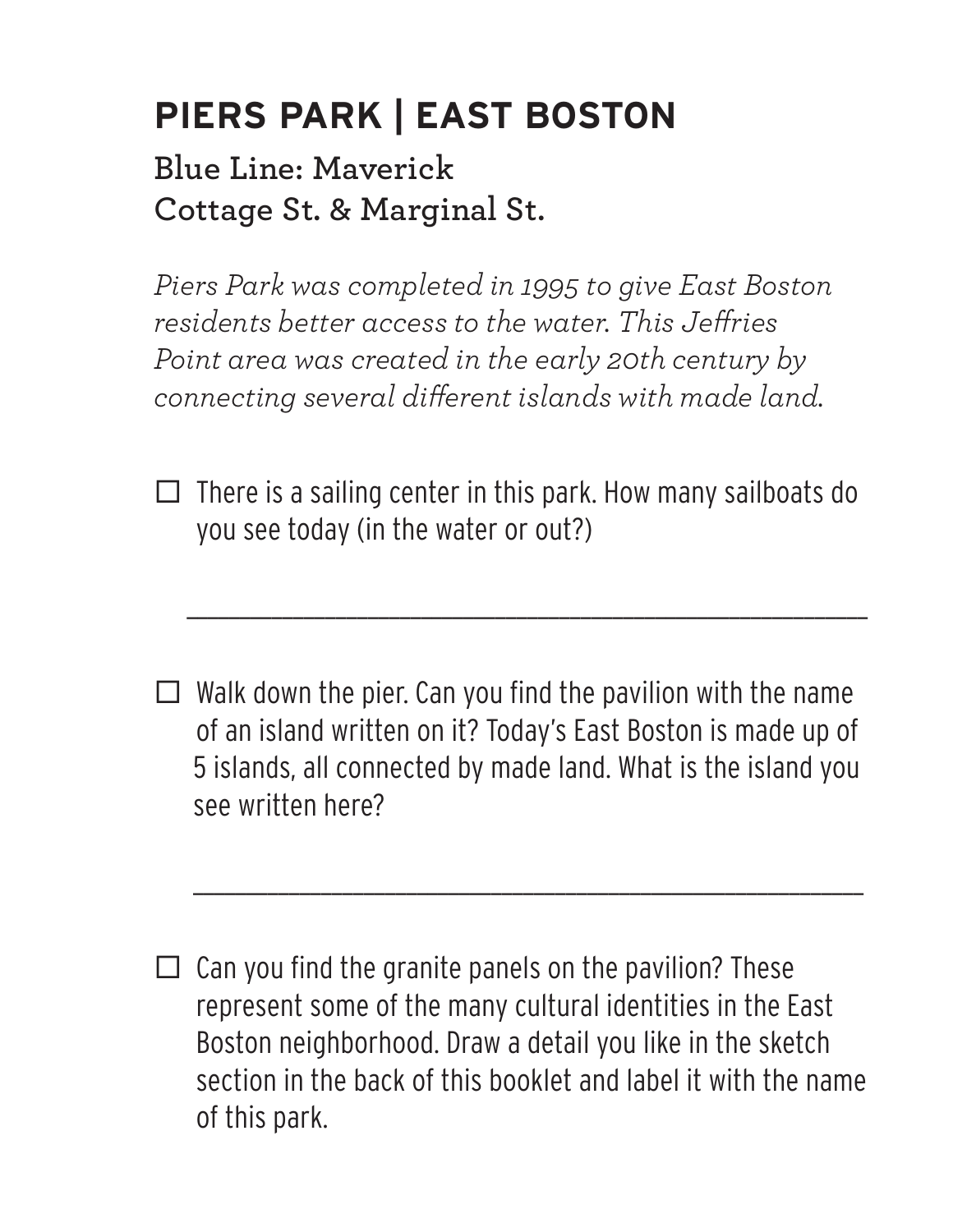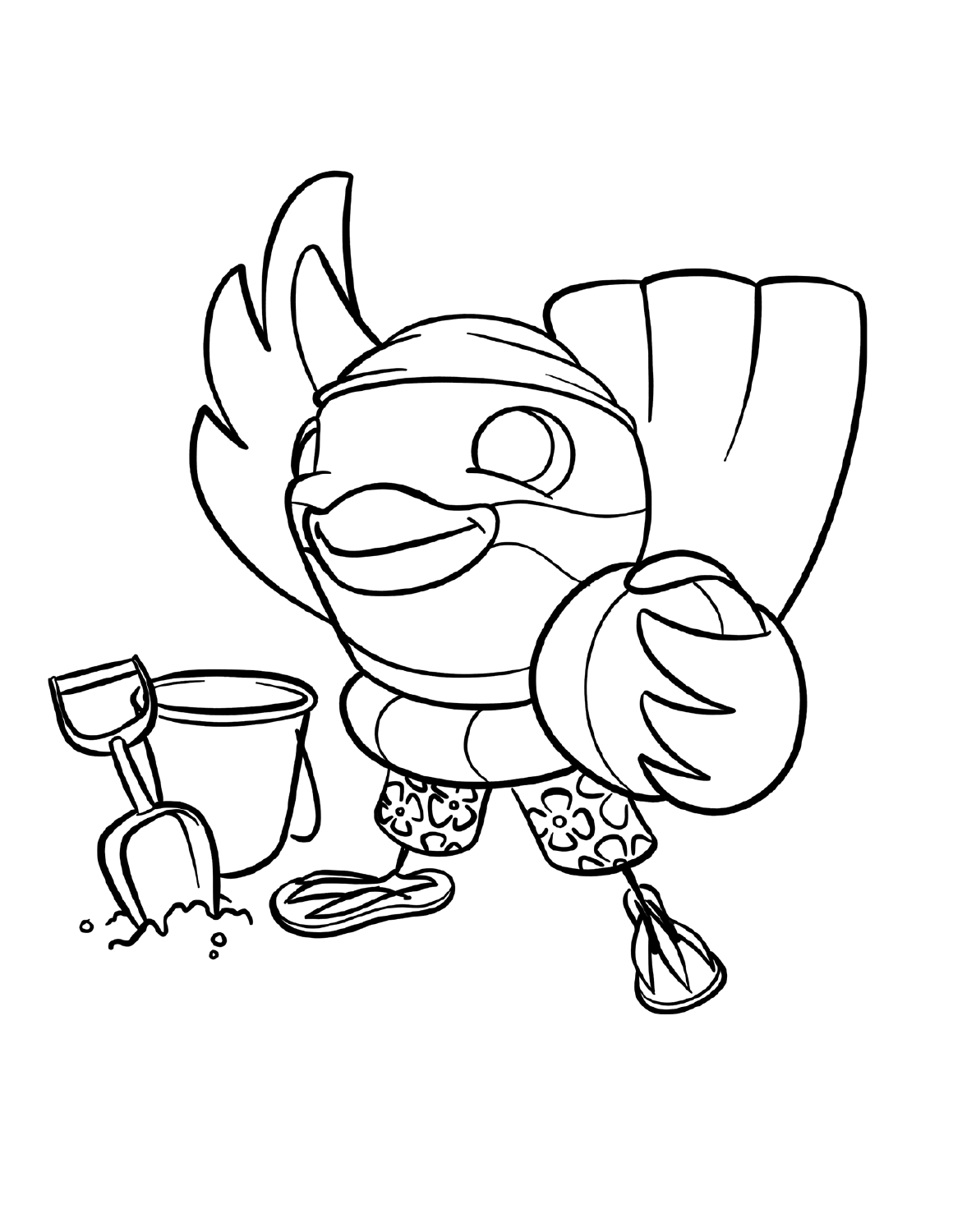### **ROSE KENNEDY GREENWAY | CHINATOWN TO THE NORTH END**

#### **Orange Line: Haymarket Red Line: South Station**

*Think of this 1.5 mile-long series of linear parks as a roof garden: Boston's biggest highway travels underneath. If you've heard of the Big Dig, you're standing on it!*

 $\Box$  The Greenway Carousel showcases Massachusetts' animals of the sea, land and sky. What is one animal you see on the carousel?

\_\_\_\_\_\_\_\_\_\_\_\_\_\_\_\_\_\_\_\_\_\_\_\_\_\_\_\_\_\_\_\_\_\_\_\_\_\_\_\_\_\_\_\_\_\_\_\_\_\_\_\_\_\_\_\_\_\_\_\_\_\_\_

- $\Box$  The Greenway opens up dramatic views of Boston's architecture. On the sketch pages, use one section to draw the top of a Boston building that interests you.
- $\square$  There are 5 main fountains on the Greenway. Visit one and describe it well enough in 5 words for us to know which one you visited!

 $\overline{\phantom{a}}$  ,  $\overline{\phantom{a}}$  ,  $\overline{\phantom{a}}$  ,  $\overline{\phantom{a}}$  ,  $\overline{\phantom{a}}$  ,  $\overline{\phantom{a}}$  ,  $\overline{\phantom{a}}$  ,  $\overline{\phantom{a}}$  ,  $\overline{\phantom{a}}$  ,  $\overline{\phantom{a}}$  ,  $\overline{\phantom{a}}$  ,  $\overline{\phantom{a}}$  ,  $\overline{\phantom{a}}$  ,  $\overline{\phantom{a}}$  ,  $\overline{\phantom{a}}$  ,  $\overline{\phantom{a}}$ 

 $\square$  What does this symbol mean?

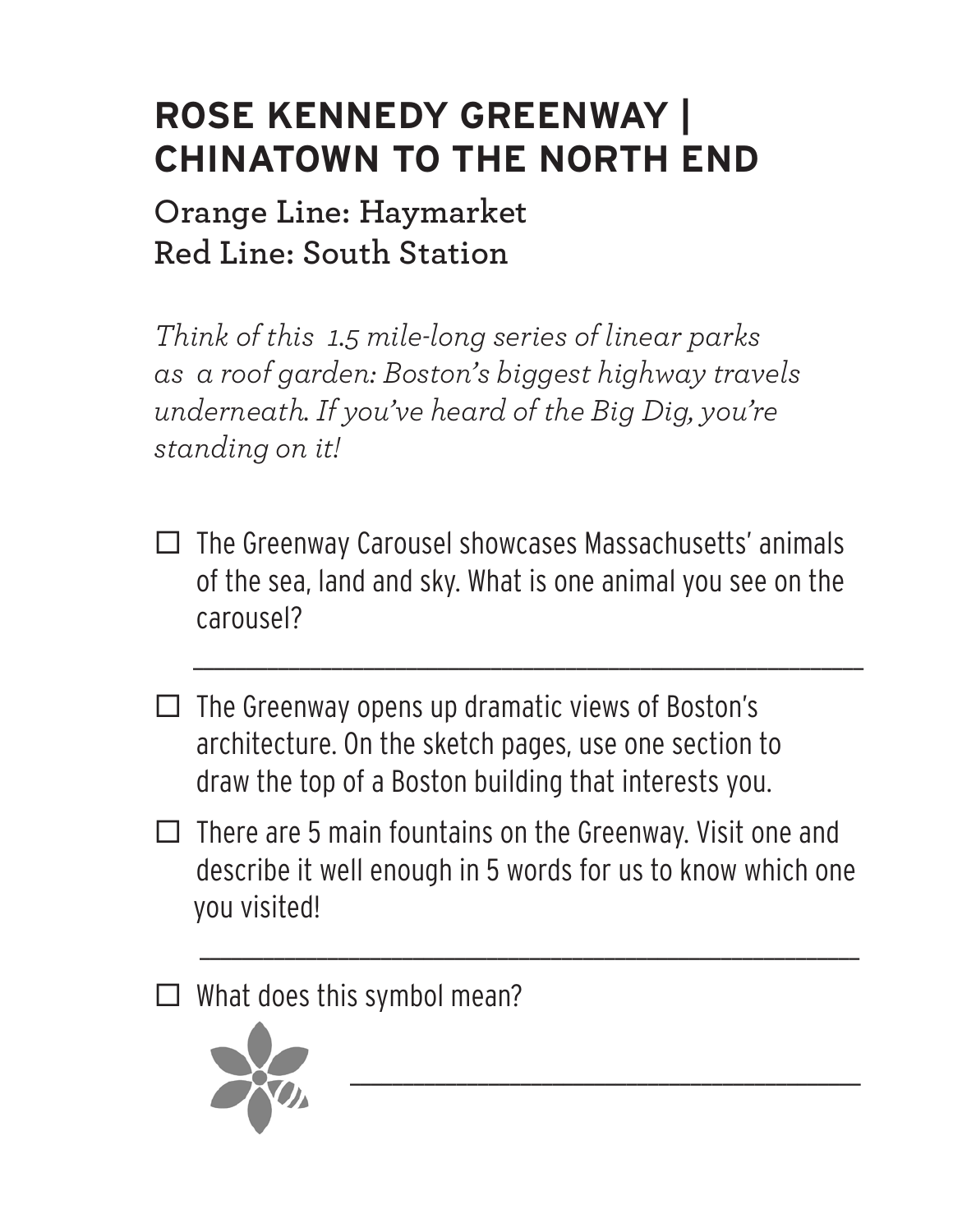## **STANLEY A. RINGER PARK | ALLSTON**

#### **Green B Line: Allston St. Entrances on Allston and Gordon Streets**

*This Frederick Law Olmsted-designed park has tennis courts, basketball courts, a baseball field, a rocky overlook and a playground. It's bordered by the West End House Boys and Girls Club and the Jackson-Mann and Horace Mann Boston Public Schools.*

 $\Box$  How many tennis courts are in the park?

 $\square$  There are blue and red slides in the playground. How many of each color?

\_\_\_\_\_\_\_\_\_\_\_\_\_\_\_\_\_\_\_\_\_\_\_\_\_\_\_\_\_\_\_\_\_\_\_\_\_\_\_\_\_\_\_\_\_\_\_\_\_\_\_\_\_\_\_\_\_\_\_\_\_\_\_

\_\_\_\_\_\_\_\_\_\_\_\_\_\_\_\_\_\_\_\_\_\_\_\_\_\_\_\_\_\_\_\_\_\_\_\_\_\_\_\_\_\_\_\_\_\_\_\_\_\_\_\_\_\_\_\_\_\_\_\_\_\_\_

 $\Box$  At the top of the hill you can see a historic belfry tower with a triangular roof. What color is the roof and how many narrow arched windows are immediately below it?

 $\overline{\phantom{a}}$  ,  $\overline{\phantom{a}}$  ,  $\overline{\phantom{a}}$  ,  $\overline{\phantom{a}}$  ,  $\overline{\phantom{a}}$  ,  $\overline{\phantom{a}}$  ,  $\overline{\phantom{a}}$  ,  $\overline{\phantom{a}}$  ,  $\overline{\phantom{a}}$  ,  $\overline{\phantom{a}}$  ,  $\overline{\phantom{a}}$  ,  $\overline{\phantom{a}}$  ,  $\overline{\phantom{a}}$  ,  $\overline{\phantom{a}}$  ,  $\overline{\phantom{a}}$  ,  $\overline{\phantom{a}}$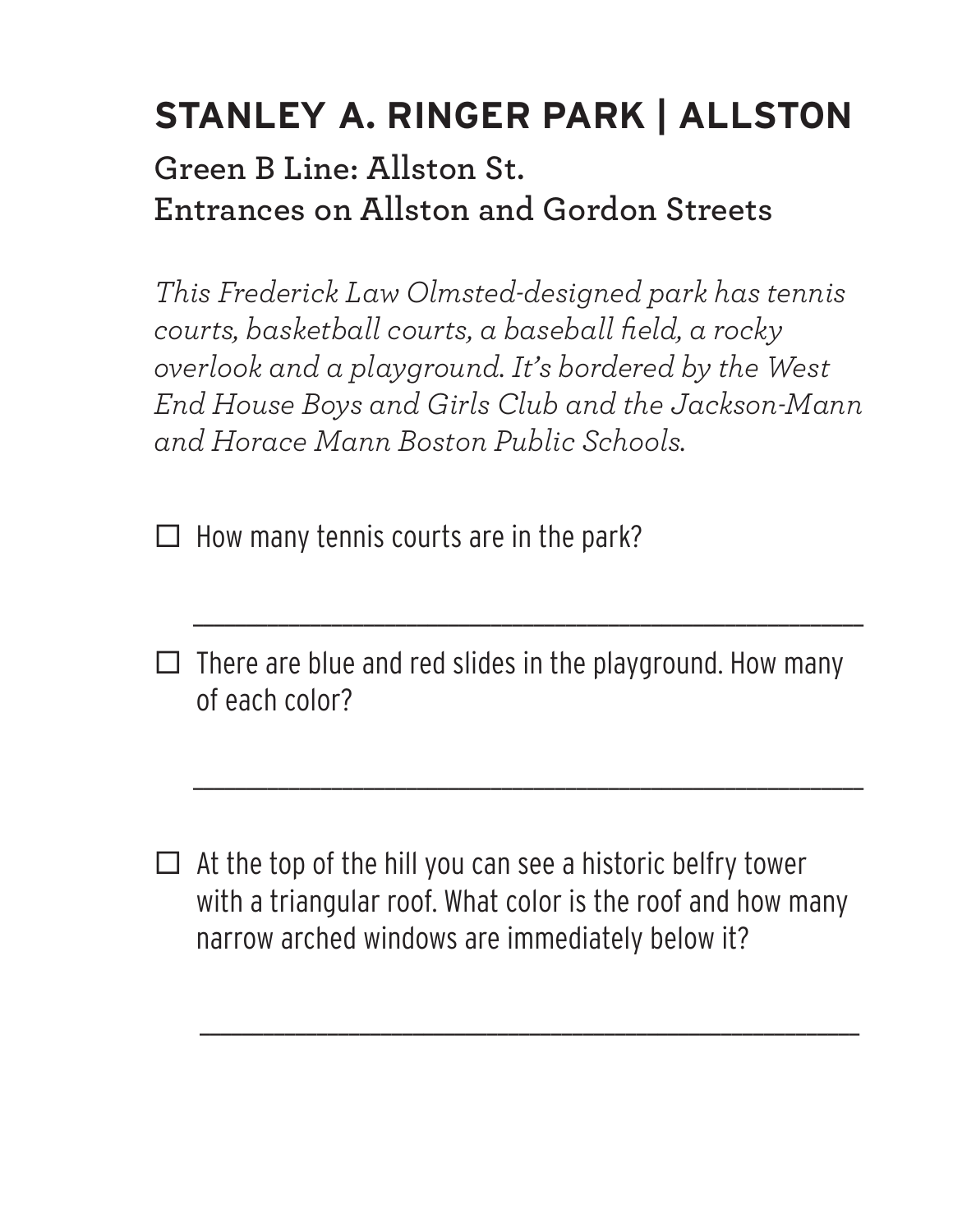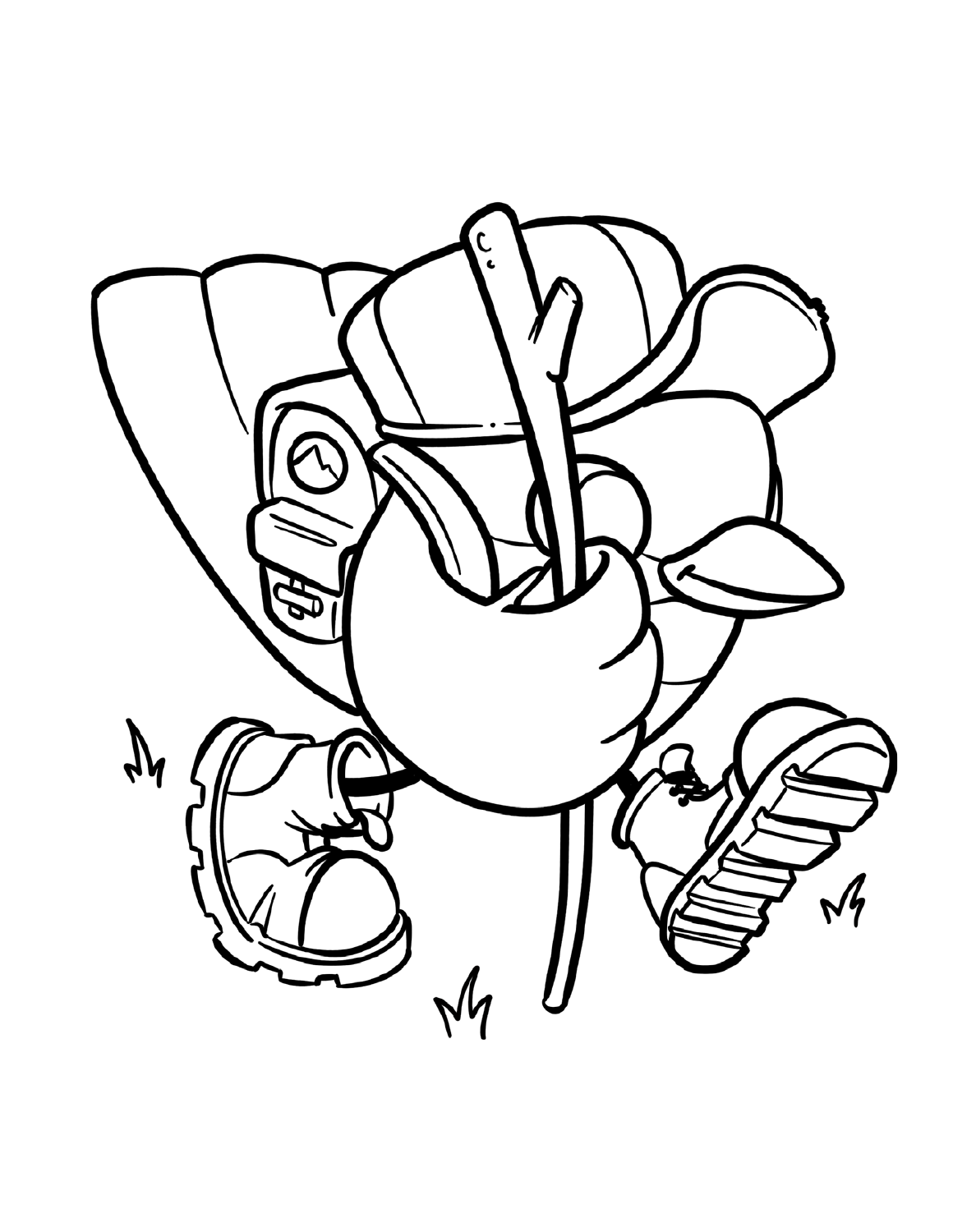#### **THOMAS PARK/DORCHESTER HEIGHTS MONUMENT | SOUTH BOSTON**

#### **Red Line: Andrew A steep walk up Telegraph Street from Dorchester Street**

*When the Continental Army took control of Dorchester Heights during the Revolutionary War, it was only a matter of time before the British troops left Boston for good. The monument in this park honors the fortification of Dorchester Heights by the "rebel" forces.* 

- $\Box$  According to the inscription on the wall leading into the park, where did the Patriot army get the cannons to fortify Dorchester Heights?
- $\Box$  There is a cannon at the base of the Dorchester Heights monument. What is it pointing towards?
- $\Box$  Stand at the top of the hill and look in 4 directions. Looking to the east, you will see a school building. In 1901 it opened as South Boston High, a site of Boston's desegregation attempts in the 1970s. What do you see in the north, south and west?

 \_\_\_\_\_\_\_\_\_\_\_\_\_\_\_\_\_\_\_\_\_\_\_\_\_\_\_\_\_\_\_\_\_\_\_\_\_\_\_\_\_\_\_\_\_\_\_\_\_\_\_\_\_\_\_\_\_\_\_\_\_\_\_ \_\_\_\_\_\_\_\_\_\_\_\_\_\_\_\_\_\_\_\_\_\_\_\_\_\_\_\_\_\_\_\_\_\_\_\_\_\_\_\_\_\_\_\_\_\_\_\_\_\_\_\_\_\_\_\_\_\_\_\_\_\_\_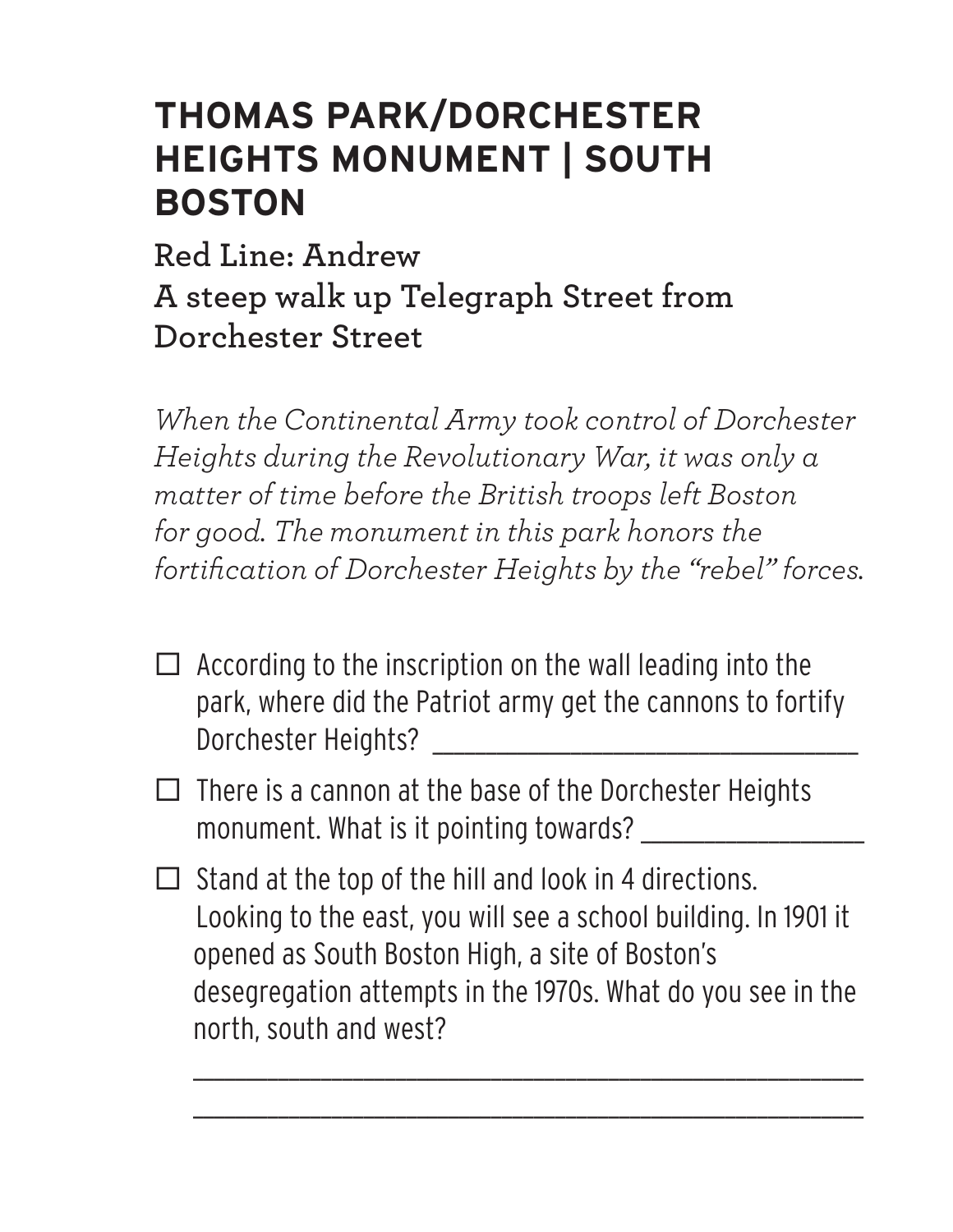### **ARNOLD ARBORETUM | JAMAICA PLAIN/ROSLINDALE**

**Orange Line: Forest Hills Main Entrance on Arborway/Entrances nearest T on Washington St. & Arborway**

*The Arnold Arboretum was originally established by Harvard College with a grant of money from the trust of a whaling merchant. In 1882, Harvard transferred the land to the City of Boston, which leased it back to Harvard for a thousand years. What might the trees be like in 2882?*

- $\square$  Most of the trees here have labels. Pick 3 different trees you are interested in and draw the shape of their leaves using the sketch pages in the back of this booklet. Be sure to label your leaves with the names of the trees.
- $\Box$  Find out the name and breed of one dog you see going for a walk and write them here. \_\_\_\_\_\_\_\_\_\_\_\_\_\_\_\_\_\_\_\_\_\_\_\_\_\_\_\_\_\_\_\_\_\_\_\_\_\_\_\_\_\_\_\_\_\_\_\_\_\_\_\_\_\_\_\_\_\_\_\_\_\_\_
- $\Box$  Keep a count of how many different kinds of birds you see. What is one bird you see that you know the name of? \_\_\_\_\_\_\_\_\_\_\_\_\_\_\_\_\_\_\_\_\_\_\_\_\_\_\_\_\_\_\_\_\_\_\_\_\_\_\_\_\_\_\_\_\_\_\_\_\_\_\_\_\_\_\_\_\_\_\_\_\_\_\_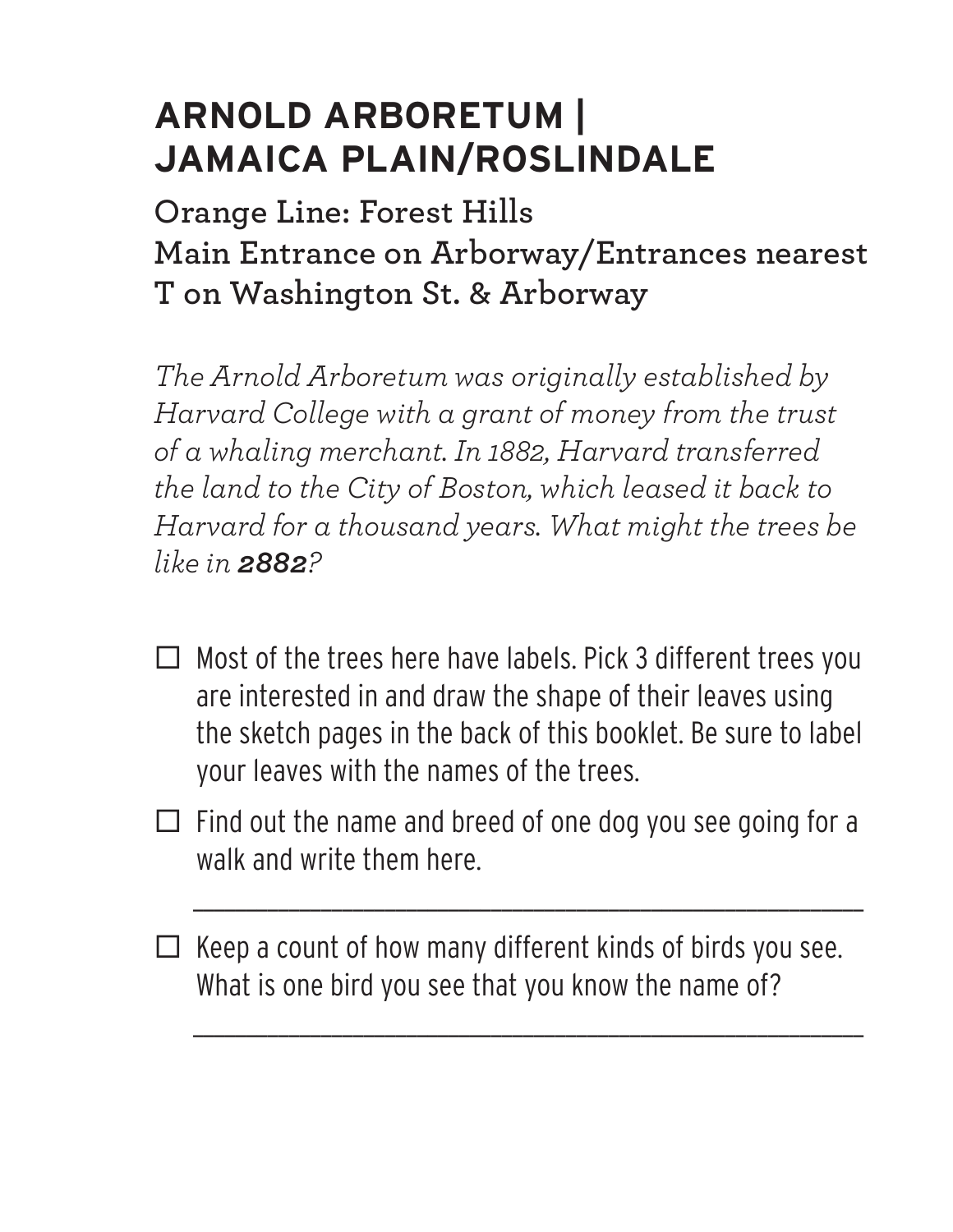### **FRANKLIN PARK | DORCHESTER/ ROXBURY**

**Orange Line: Green Street MBTA #16 bus goes through the park, many stop at the entrance by the zoo**

*Franklin Park is the largest of the jewels in Olmsted's Emerald Necklace. In this park you can do yoga on Saturday mornings, listen to music on Tuesday nights, or climb the "99 steps" if you can find them!*

 $\Box$  There are many stone markers placed around Franklin Park. Find one and write where you found it and what information or history you learned from it.

 \_\_\_\_\_\_\_\_\_\_\_\_\_\_\_\_\_\_\_\_\_\_\_\_\_\_\_\_\_\_\_\_\_\_\_\_\_\_\_\_\_\_\_\_\_\_\_\_\_\_\_\_\_\_\_\_\_\_\_\_\_\_\_ \_\_\_\_\_\_\_\_\_\_\_\_\_\_\_\_\_\_\_\_\_\_\_\_\_\_\_\_\_\_\_\_\_\_\_\_\_\_\_\_\_\_\_\_\_\_\_\_\_\_\_\_\_\_\_\_\_\_\_\_\_\_\_

 $\Box$  There are many different places to play sports in the park. Name 2 sports you see being played. \_\_\_\_\_\_\_\_\_\_\_\_\_\_\_\_\_\_\_\_\_\_\_\_\_\_\_\_\_\_\_\_\_\_\_\_\_\_\_\_\_\_\_\_\_\_\_\_\_\_\_\_\_\_\_\_\_\_\_\_\_\_\_

\_\_\_\_\_\_\_\_\_\_\_\_\_\_\_\_\_\_\_\_\_\_\_\_\_\_\_\_\_\_\_\_\_\_\_\_\_\_\_\_\_\_\_\_\_\_\_\_\_\_\_\_\_\_\_\_\_\_\_\_\_\_\_

 $\Box$  There are many structures built of Roxbury Puddingstone (a native rock formation) in Franklin Park. Find one that you like and draw it in the sketch pages in the back of the booklet.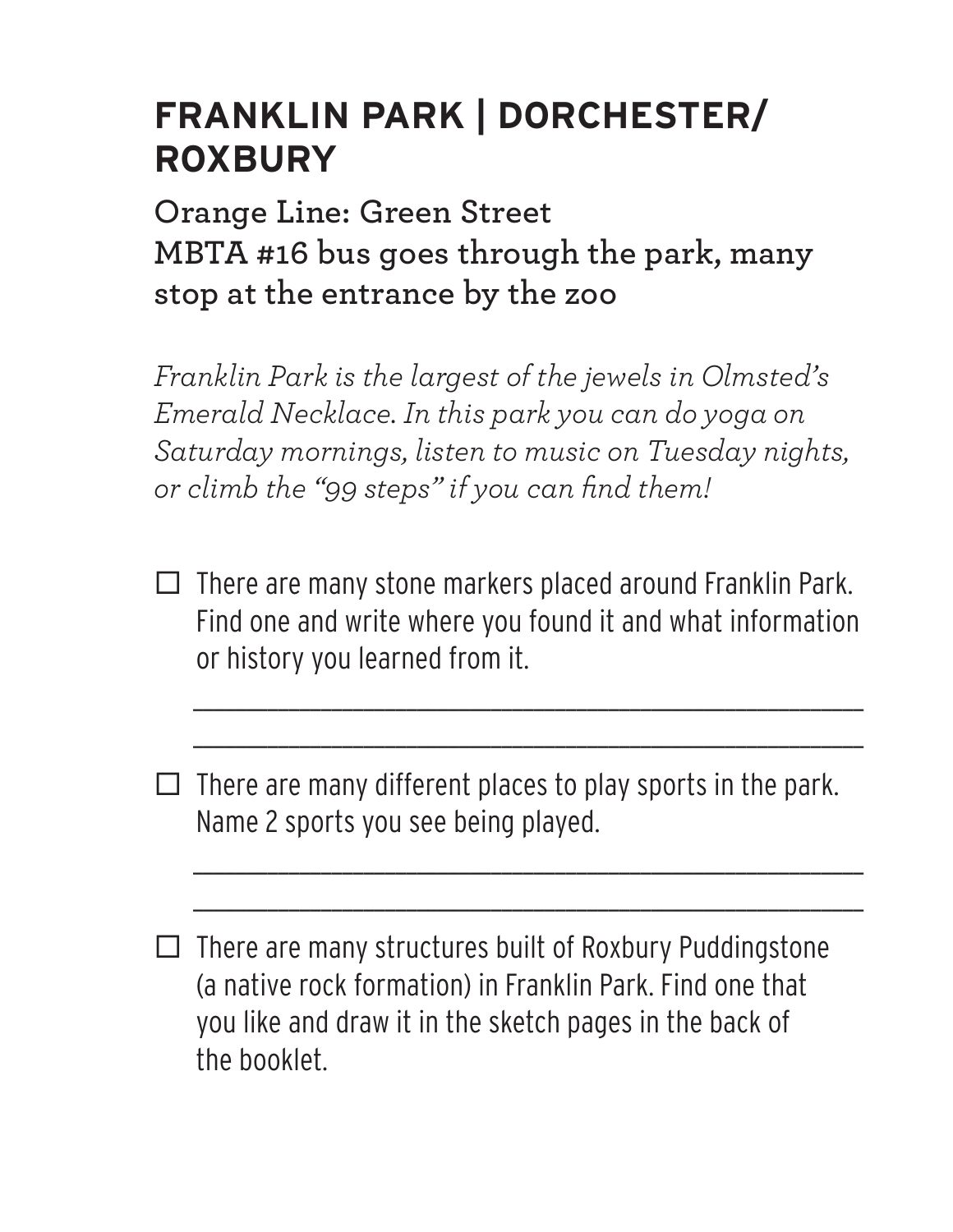# **NEPONSET RIVER RESERVATION**

#### **Red Line: Ashmont, then Mattapan Trolley: Milton**

#### **Walk toward the Granite Ave. bridge along the Neponset Trail**

*You'll have great views of marshes and wetlands as you walk toward Boston Harbor along the Neponset River. There are great views of Boston's main North/South highway, too!*

- $\Box$  The Neponset River Reservation logo, 2 fish and 2 waves, can be found on granite markers along the trail. Draw the logo in the back of this booklet in the sketch pages.
- $\square$  When you get to the Granite Avenue bridge, read the inscription about the Granite Railway. What famous Boston area landmark was built with stone transported on the railway?
- $\square$  From the park just east of the Granite Avenue bridge (or in Pope John Paul II Park--turn right into the park at Hallet Street) there are beautiful views of the Neponset estuary system and of many natural and man-made geographic features. Stand quietly in one of these locations and listen. Write down 3 sounds you hear.

\_\_\_\_\_\_\_\_\_\_\_\_\_\_\_\_\_\_\_\_\_\_\_\_\_\_\_\_\_\_\_\_\_\_\_\_\_\_\_\_\_\_\_\_\_\_\_\_\_\_\_\_\_\_\_\_\_\_\_\_\_\_\_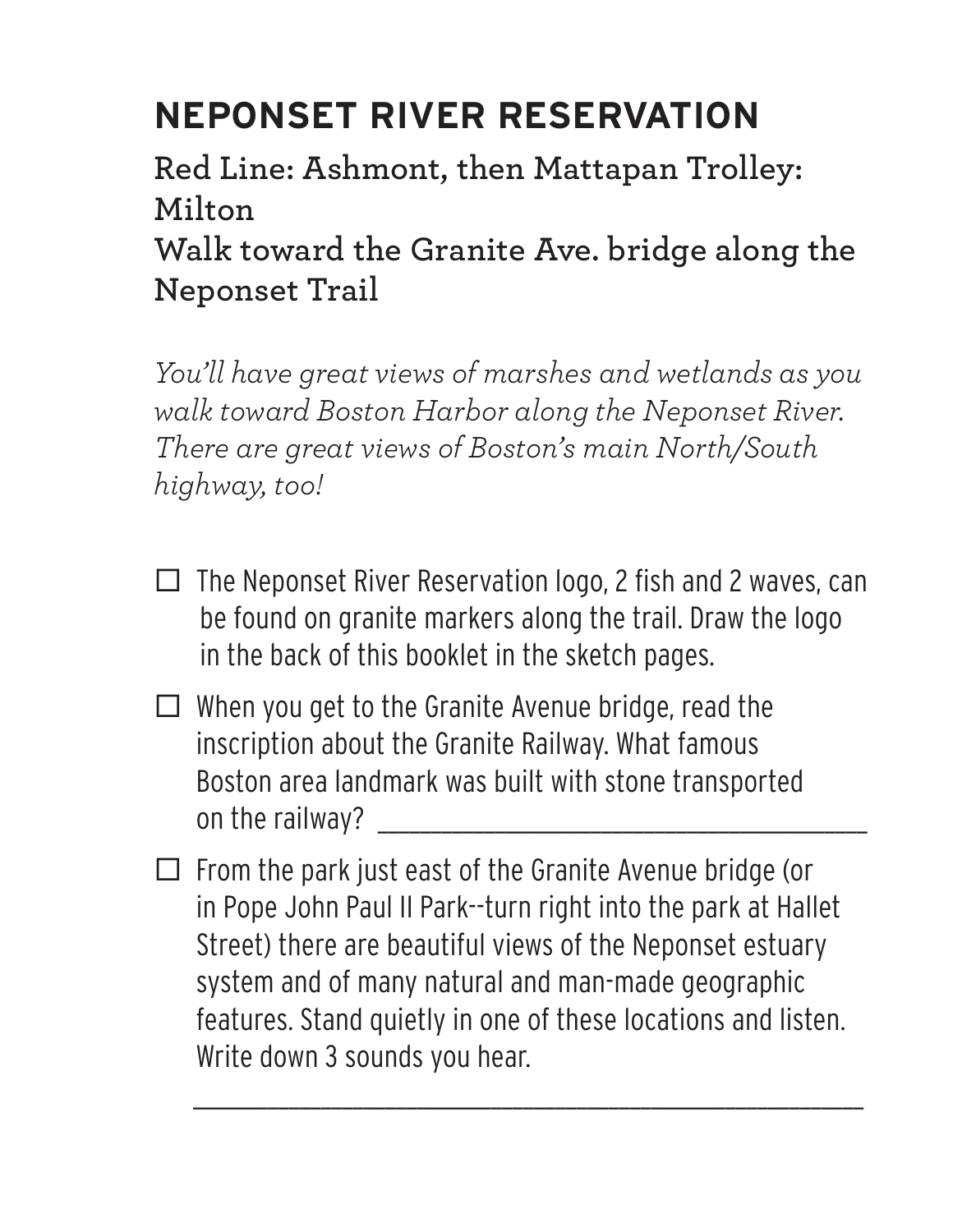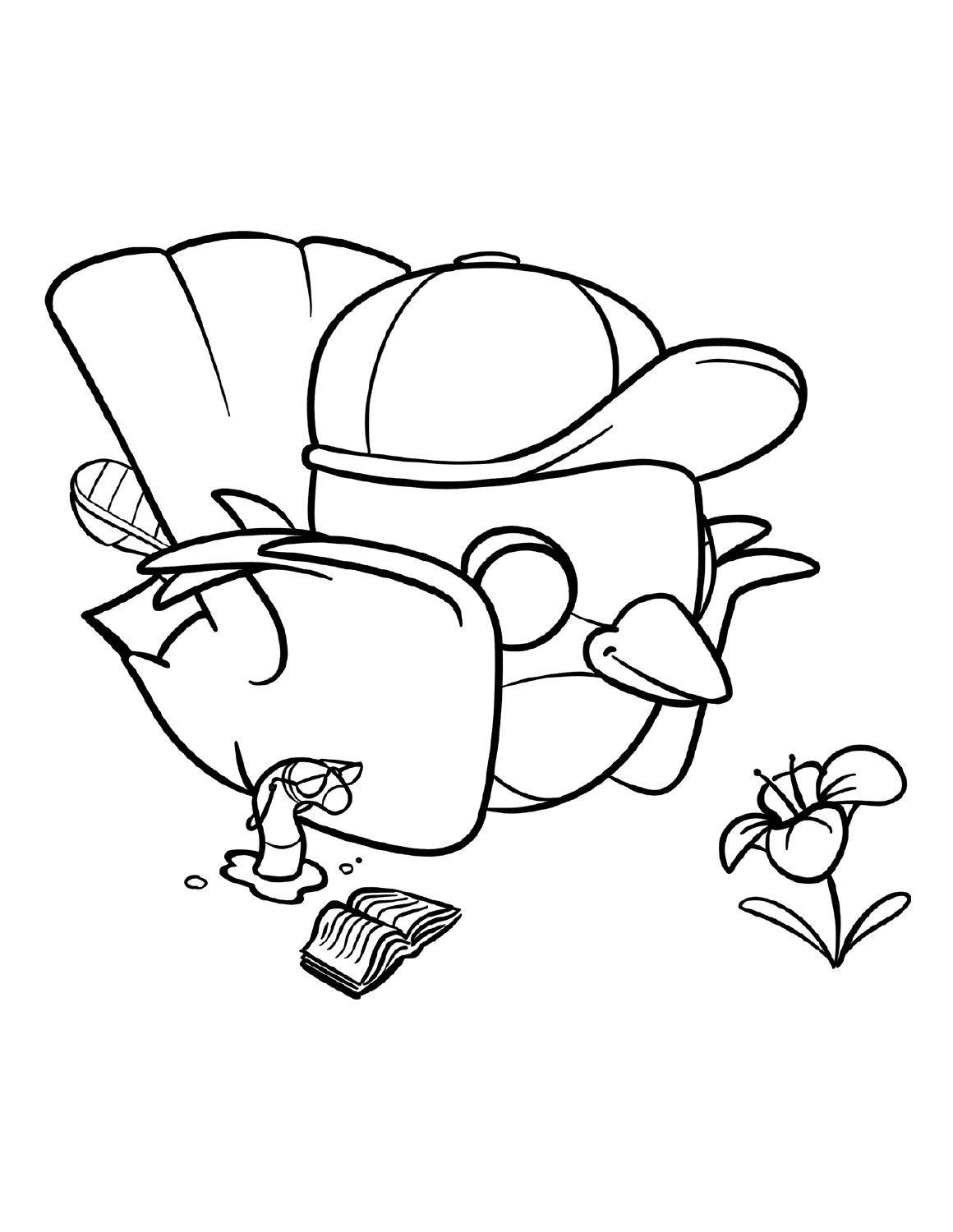#### **BOSTON COMMON AND THE PUBLIC GARDEN – DOWNTOWN BOSTON**

**Green Line: Arlington, Park Street or Boylston**

*Boston Common is the oldest park in the country. It has seen grazing cows, military encampments, and all kinds of public protests. In the mid-1800s, the Public Garden was created from the mudflats bordering the Boston Common, and the city has protected it as a people's park ever since.*

 $\square$  How many figures from Greek mythology sit at the base of the Brewer Fountain?

\_\_\_\_\_\_\_\_\_\_\_\_\_\_\_\_\_\_\_\_\_\_\_\_\_\_\_\_\_\_\_\_\_\_\_\_\_\_\_\_\_\_\_\_\_\_\_\_\_\_\_\_\_\_\_\_\_\_\_\_\_\_\_

 $\Box$  These words are inscribed on the Robert Gould Shaw Memorial: "The Black rank and file volunteered when disaster clouded the Union Cause…Together they gave to the Nation and World undying proof that Americans of African descent possess the pride, courage and devotion of the patriot soldier." What was the name of these soldiers' regiment and what war did they fight in?

\_\_\_\_\_\_\_\_\_\_\_\_\_\_\_\_\_\_\_\_\_\_\_\_\_\_\_\_\_\_\_\_\_\_\_\_\_\_\_\_\_\_\_\_\_\_\_\_\_\_\_\_\_\_\_\_\_\_\_\_\_\_\_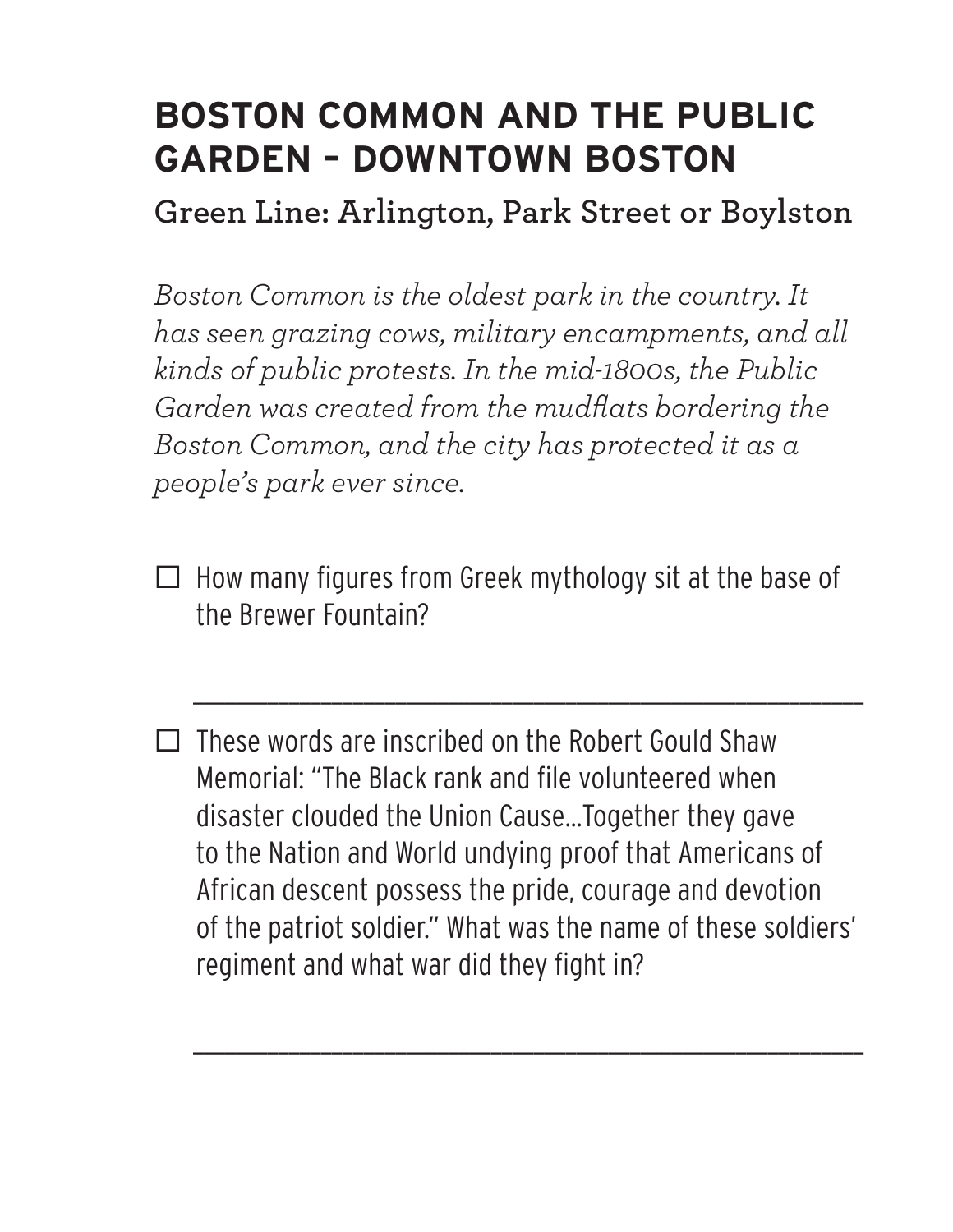$\Box$  How many ducklings follow along behind their mother in Nancy Schön's famous statue based on the children's book Make Way for Ducklings ?

\_\_\_\_\_\_\_\_\_\_\_\_\_\_\_\_\_\_\_\_\_\_\_\_\_\_\_\_\_\_\_\_\_\_\_\_\_\_\_\_\_\_\_\_\_\_\_\_\_\_\_\_\_\_\_\_\_\_\_\_\_\_\_

- $\Box$  A Japanese garden lantern dating from 1587 was gifted to Boston by Bunkio Matsuki and installed at the edge of the Public Garden lagoon in 1906. Find the lantern and draw an animal or flower you see cast on its surface in the sketch section of this booklet.
- $\square$  Look off the side of the bridge over the Public Garden lagoon toward the swan boats. How are the boats powered?

\_\_\_\_\_\_\_\_\_\_\_\_\_\_\_\_\_\_\_\_\_\_\_\_\_\_\_\_\_\_\_\_\_\_\_\_\_\_\_\_\_\_\_\_\_\_\_\_\_\_\_\_\_\_\_\_\_\_\_\_\_\_\_

 $\Box$  There is a monument and fountain in the Public Garden inscribed with this quote: "Neither shall there be any more pain." What does this monument commemorate?

\_\_\_\_\_\_\_\_\_\_\_\_\_\_\_\_\_\_\_\_\_\_\_\_\_\_\_\_\_\_\_\_\_\_\_\_\_\_\_\_\_\_\_\_\_\_\_\_\_\_\_\_\_\_\_\_\_\_\_\_\_\_\_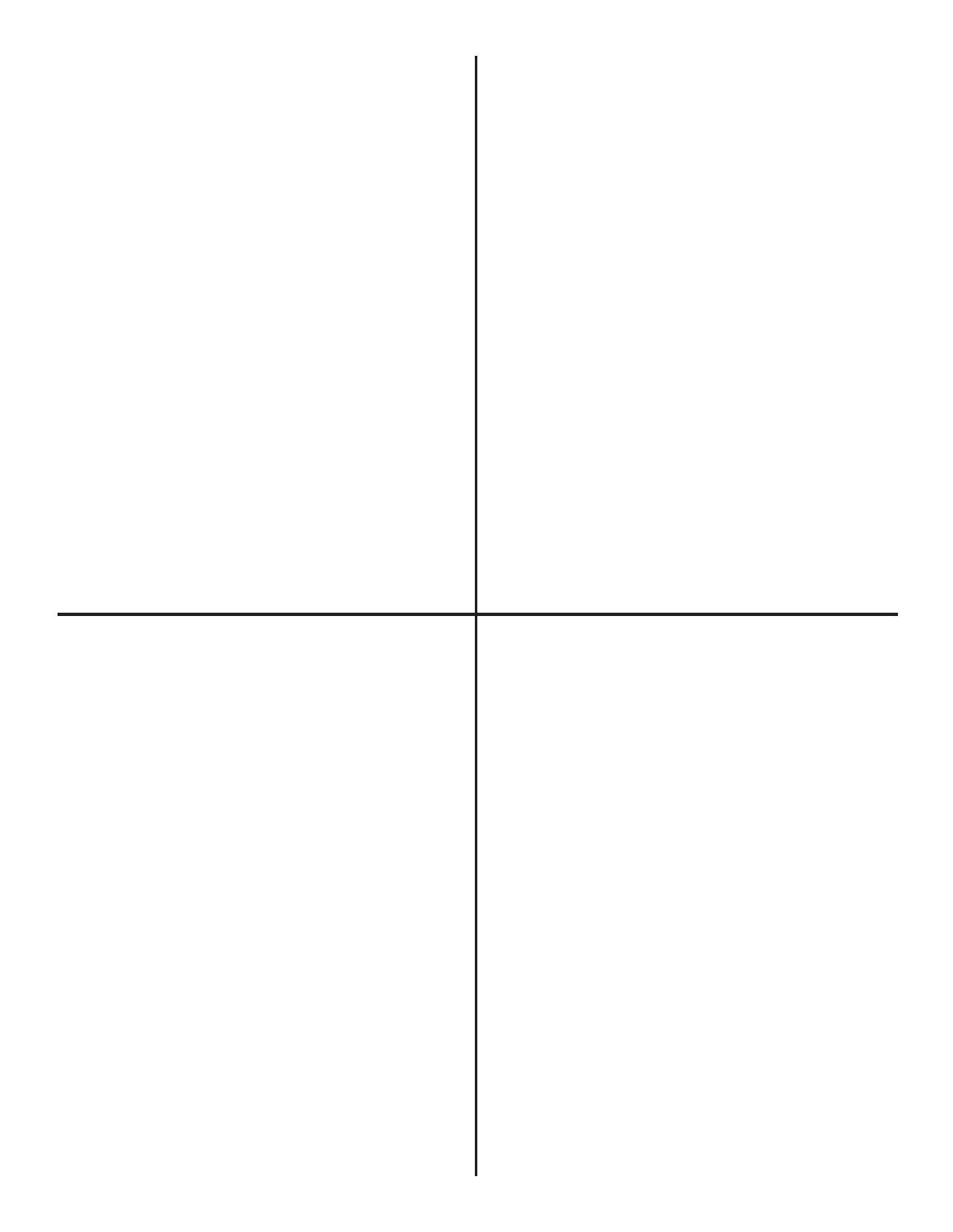#### **DRAW YOUR OWN CHUCKY THE CHICKADEE!**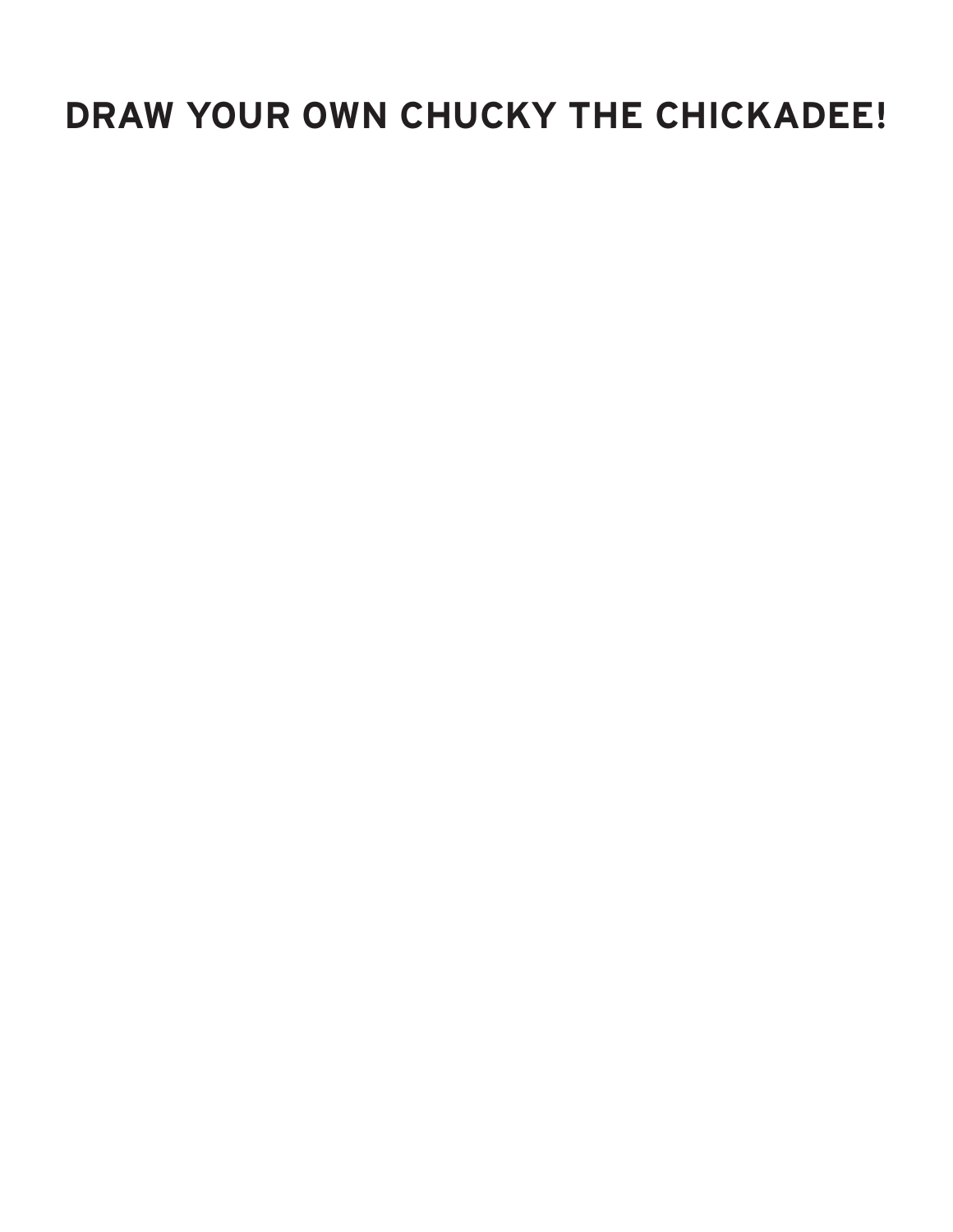#### **NOTES**

#### *Exhibition Sponsors*



*Booklet design and illustrations by Derek Cascio Instagram: @derekcascio*